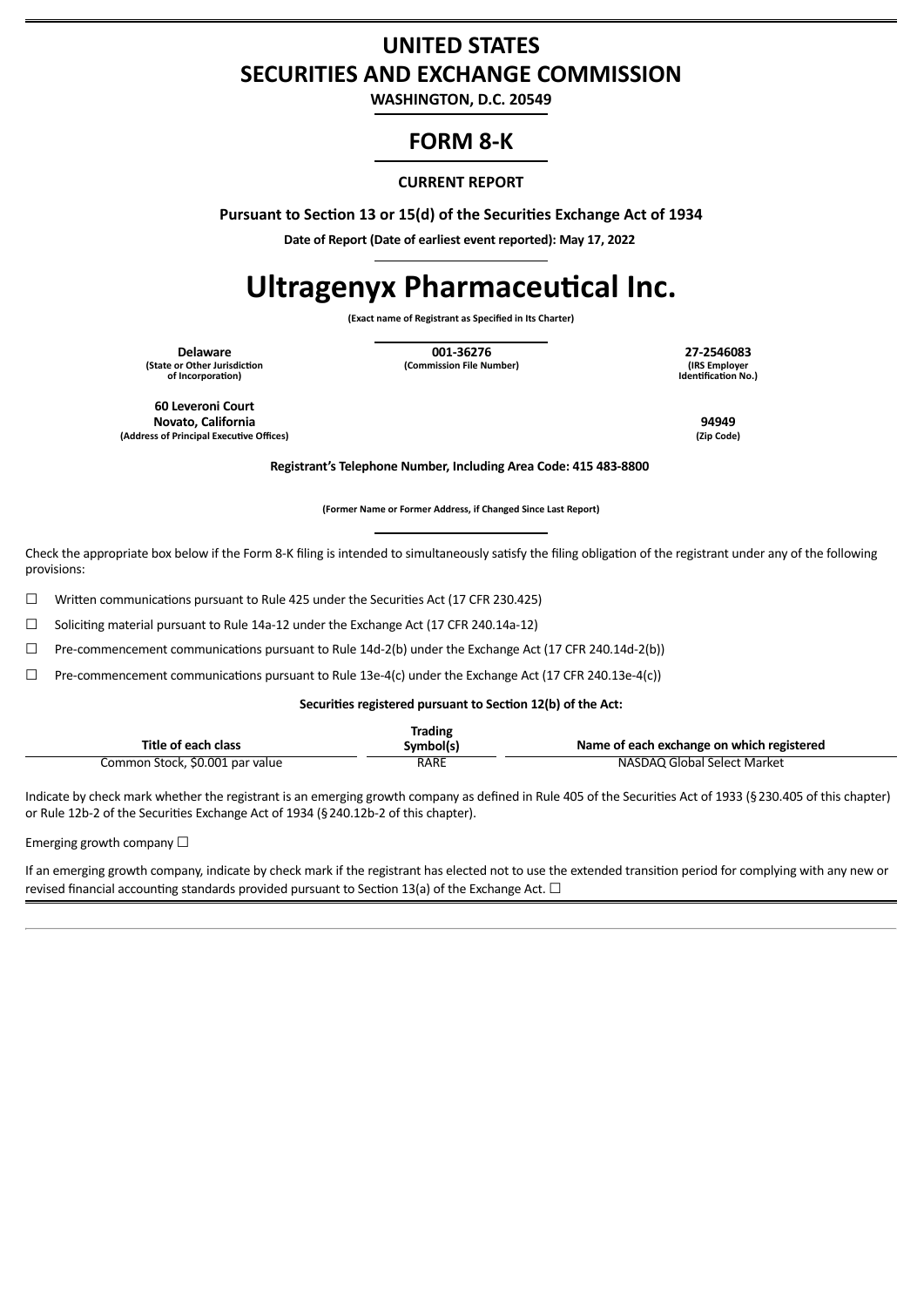#### **Item 8.01 Other Events**

On May 17, 2022, Ultragenyx Pharmaceutical Inc. (the "Company") issued a press release (the "Press Release") with Abeona Therapeutics Inc. (Nasdaq: ABEO) ("Abeona") announcing that the parties have entered into an exclusive license agreement for AAV gene therapy ABO-102 (now UX111) for the treatment of Sanfilippo syndrome type A (MPS IIIA). Under the terms of the license agreement, the Company will assume responsibility for the ABO-102 program and in return Abeona is eligible to receive tiered royalties of up to 10% on net sales and commercial milestone payments following regulatory approval. A copy of the Press Release is filed as Exhibit 99.1 and incorporated herein by reference.

#### **Item 9.01 Financial Statements and Exhibits.**

(d) **Exhibits**

| Exhibit No. | <b>Description</b>                                                                                        |
|-------------|-----------------------------------------------------------------------------------------------------------|
| 99.1        | Press Release, dated May 17, 2022                                                                         |
| 104         | The cover page from the Company's Current Report on Form 8-K dated May 17, 2022 formatted in Inline XBRL. |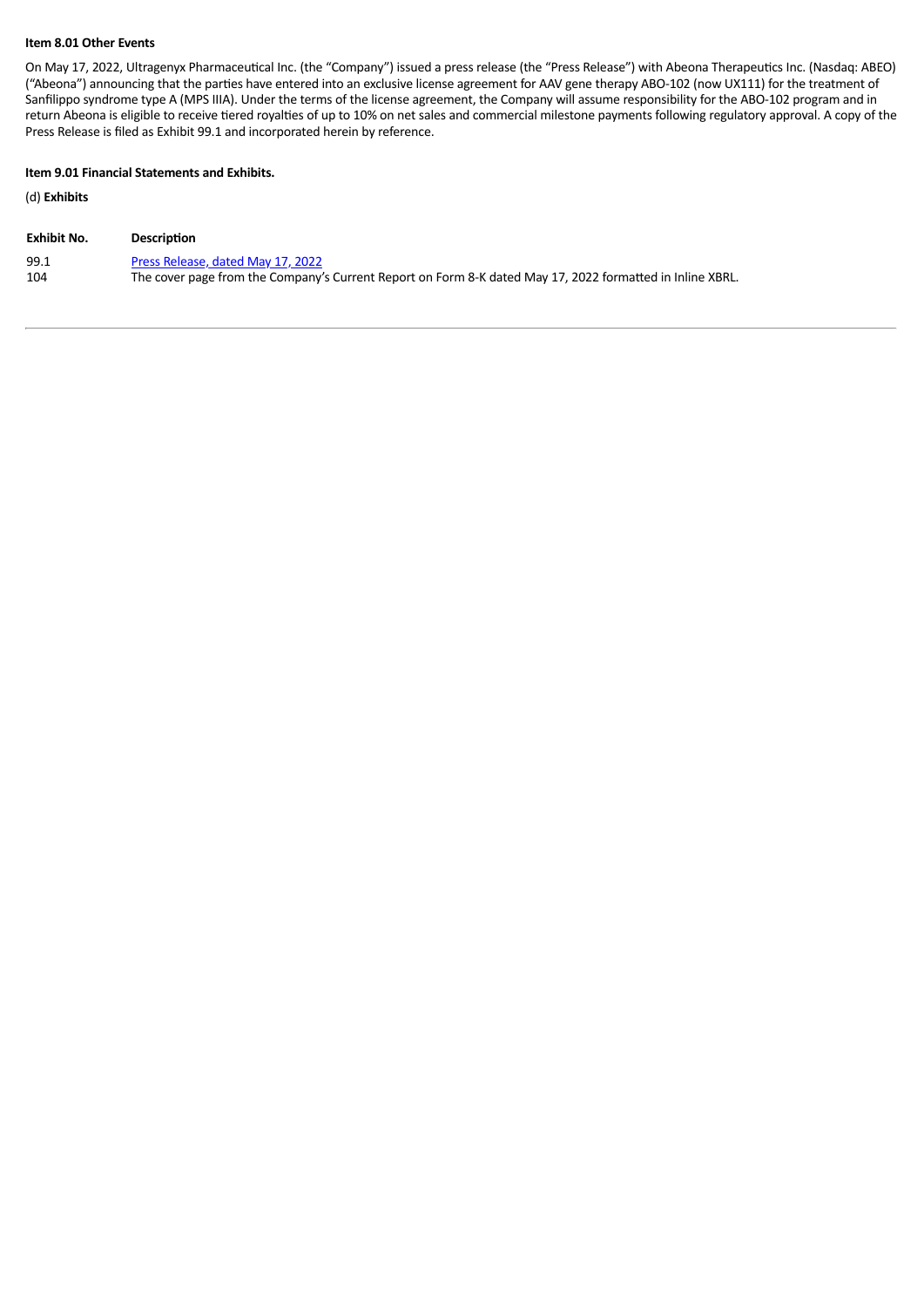#### **SIGNATURES**

Pursuant to the requirements of the Securities Exchange Act of 1934, the registrant has duly caused this report to be signed on its behalf by the undersigned thereunto duly authorized.

Ultragenyx Pharmaceutical Inc.

Date: May 17, 2022 **By:** /s Mardi C. Dier

Mardi C. Dier Executive Vice President & Chief Financial Officer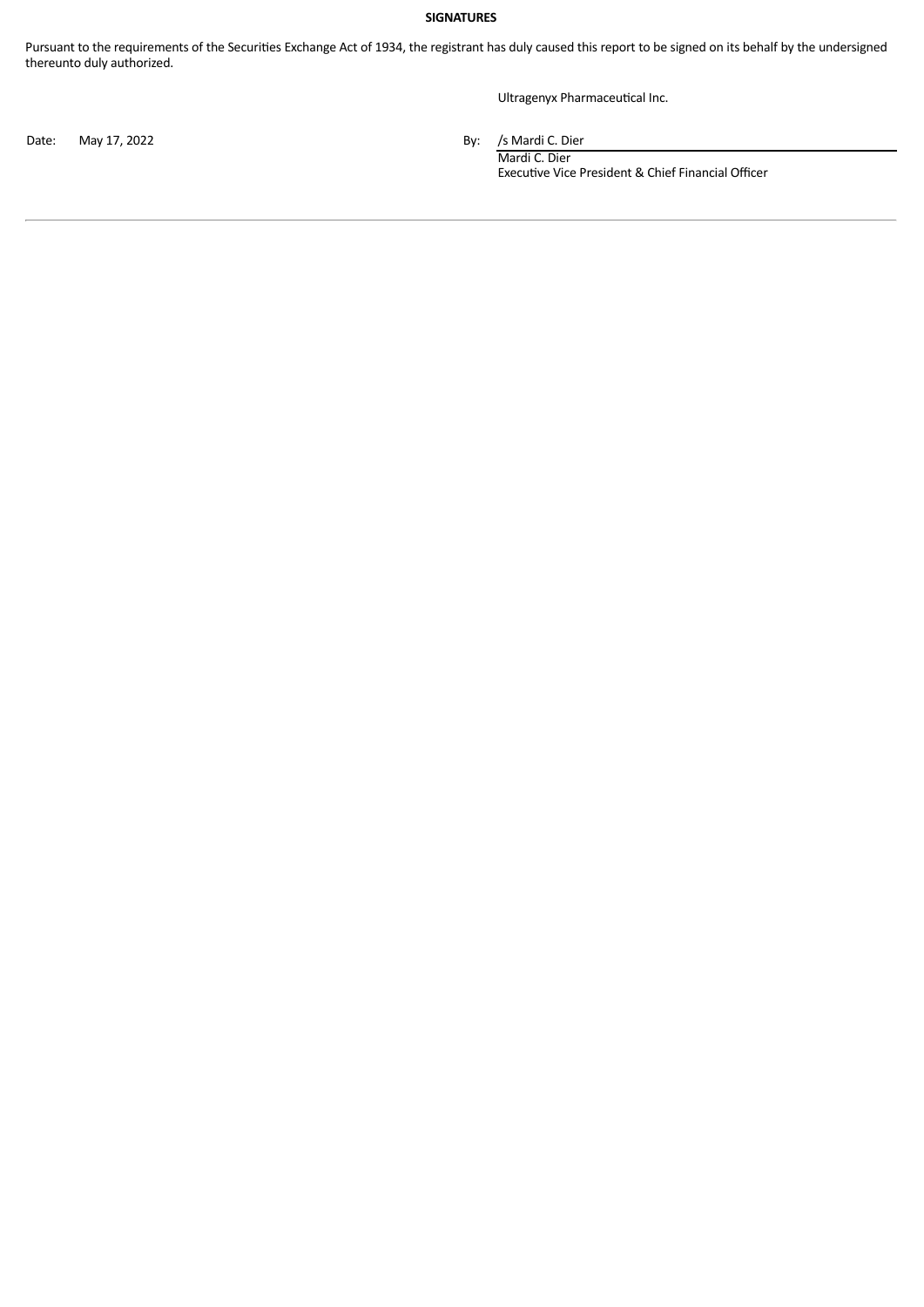<span id="page-3-0"></span>



**Exhibit 99.1**

#### Ultragenyx Acquires Global Rights to AAV Gene Therapy ABO-102 for Sanfilippo Syndrome Type A (MPS IIIA) from Abeona **Therapeutics**

*ABO-102 / UX111 is being evaluated in ongoing pivotal Transpher A trial in patients with MPS IIIA*

Interim data featured in encore oral presentation at American Society of Gene & Cell Therapy (ASGCT) today

**NOVATO, Calif., NEW YORK, NY and CLEVELAND, OH — MAY 17, 2022 —** Ultragenyx Pharmaceutical Inc. (NASDAQ: RARE) and Abeona Therapeutics Inc. (Nasdaq: ABEO) today announced an exclusive license agreement for AAV gene therapy ABO-102 (now UX111) for the treatment of Sanfilippo syndrome type A (MPS IIIA). Under the terms of the agreement, Ultragenyx will assume responsibility for the ABO-102 program and in return Abeona is eligible to receive tiered royalties of up to 10% on net sales and commercial milestone payments following regulatory approval.

"Based on promising data from Abeona's clinical program, regulatory feedback to date, and our experience developing treatments for other MPS diseases, we believe ABO-102 has the potential to be a transformative therapy for patients with MPS IIIA," said Emil D. Kakkis, M.D., Ph.D., Chief Executive Officer and President of Ultragenyx. "Our team's expertise in MPS and gene therapy clinical development makes this program a seamless integration and it has the potential to be our first gene therapy to market. The Sanfilippo community has been waiting too long for a first treatment and we believe we can help accelerate this program."

"Data from the ongoing Transpher A trial demonstrate ABO-102 holds significant potential to improve outcomes for patients with MPS IIIA who experience relentlessly progressing neurodevelopmental and physical decline that is life-threatening at a very young age," said Vish Seshadri, Ph.D., Chief Executive Officer of Abeona. "We believe that Ultragenyx, with deep expertise in rare, genetic, metabolic lysosomal storage disorders and a demonstrated commitment towards MPS diseases, is the ideal partner to eventually bring ABO-102 to patients."

Abeona has completed a successful Type B meeting with the U.S. Food and Drug Administration (FDA) regarding the pivotal Transpher A trial to support filing and approval for ABO-102 for the treatment of patients with MPS IIIA. Interim results from the Transpher A trial presented in an encore presentation at the American Society of Gene & Cell Therapy (ASGCT) today demonstrate that neurocognitive development was preserved in children treated before 2 years old or with a development quotient (DQ) > 60 (n=10) within normal range of a non-afflicted child after treatment with ABO-102 (3x10<sup>13</sup> vg/kg). The interim results also showed continued or stabilized cognitive function and behavioral progress using standard developmental assessments. Some of these patients have reached 24-months post treatment and stabilization or increase in cortical gray matter, total cerebral, and amygdala volumes have been observed. Statistically significant reduction in liver volume was seen with ABO-102 treatment.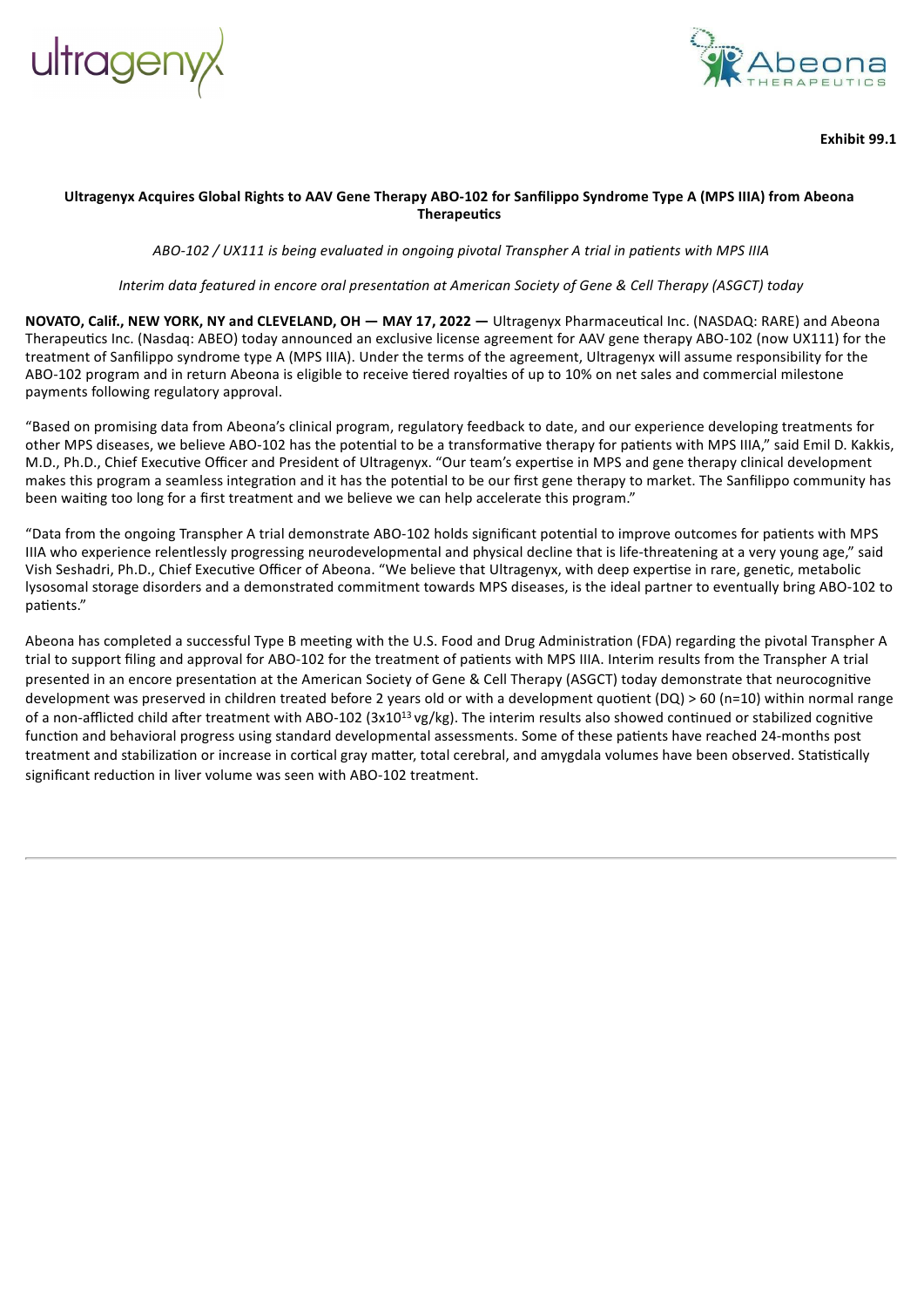



Dose-dependent and statistically significant reductions in cerebrospinal fluid and plasma heparan sulfate, demonstrating replacement of enzyme activity consistent with levels required for disease correction in the central nervous system, have been sustained in treated patients for two years after treatment. ABO-102 has been well-tolerated with no treatment-related serious adverse events and no clinically meaningful adverse events reported.

"MPS IIIA is characterized by severe neurodegeneration with debilitating symptoms for which there is currently no treatment," said Kevin Flanigan, M.D., director of the Center for Gene Therapy at Nationwide Children's Hospital in Columbus, Ohio, and Transpher A study principal investigator. "The promising results to date suggest a single intravenous dose of ABO-102 AAV-based gene therapy has the potential to help children with MPS IIIA sustain neurocognitive development when they are treated during early stages of their disease."

#### **About ABO-102 / UX111**

ABO-102 (now UX111), is a novel gene therapy in Phase 1/2 development for Sanfilippo syndrome type A (MPS IIIA), a rare lysosomal storage disease with no approved treatment that primarily affects the central nervous system (CNS). ABO-102 is dosed in a one-time intravenous infusion using a self-complementary AAV9 vector to deliver a functional copy of the SGSH gene to cells of the CNS and peripheral organs. The therapy is designed to address the underlying SGSH enzyme deficiency responsible for abnormal accumulation of glycosaminoglycans in the brain and throughout the body that results in progressive cell damage and neurodevelopmental and physical decline. The ABO-102 program has received Regenerative Medicine Advanced Therapy, Fast Track, Rare Pediatric Disease, and Orphan Drug designations in the U.S., and PRIME and Orphan medicinal product designations in the EU.

#### **About the Transpher A Study**

The Transpher A Study (ABT-001) is an ongoing, two-year, open-label, dose-escalation, Phase 1/2 global clinical trial assessing ABO-102 for the treatment of patients with Sanfilippo syndrome type A (MPS IIIA). The study is intended for patients from birth to 2 years of age, or patients older than 2 years with a cognitive developmental quotient of 60% or above. ABO-102 gene therapy is delivered using AAV9 technology via a single-dose intravenous infusion. The study primary endpoints are neurodevelopment and safety, with secondary endpoints including behavior evaluations, quality of life, enzyme activity in cerebrospinal fluid (CSF) and plasma, heparan sulfate levels in CSF, plasma and urine, and brain and liver volume.

Further details can be referenced here: https://clinicaltrials.gov/ct2/show/NCT02716246

#### **About Sanfilippo syndrome type A (MPS IIIA)**

Sanfilippo syndrome type A (MPS IIIA) is a rare, fatal lysosomal storage disease with no approved treatment that primarily affects the CNS and is characterized by rapid neurodevelopmental and physical decline, often by age three. MPS IIIA has a global incidence of one in 100,000 with a median life expectancy of 15 years.

Children with MPS IIIA present with progressive language and cognitive decline and behavioral abnormalities. Other symptoms include sleep problems and frequent ear infections. Additionally,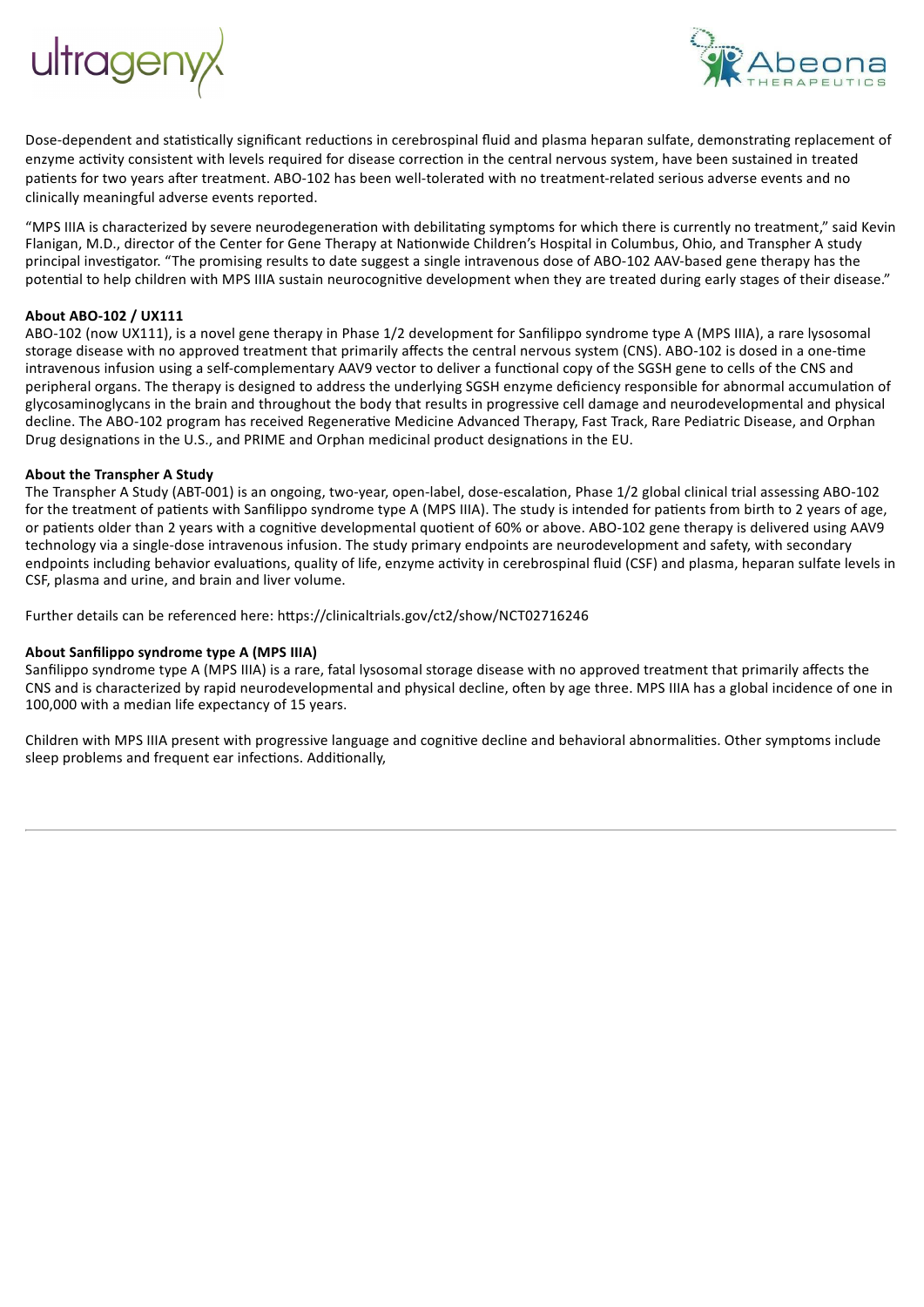



distinctive facial features with thick eyebrows or a unibrow, full lips and excessive body hair for one's age, and liver/spleen enlargement are also present in early childhood. MPS IIIA is caused by genetic mutations that lead to a deficiency in the SGSH enzyme responsible for breaking down glycosaminoglycans, which accumulate in cells throughout the body resulting in rapid health decline associated with the disorder.

#### **About Ultragenyx Pharmaceutical Inc.**

Ultragenyx is a biopharmaceutical company committed to bringing novel therapies to patients for the treatment of serious rare and ultra-rare genetic diseases. The company has built a diverse portfolio of approved medicines and treatment candidates aimed at addressing diseases with high unmet medical need and clear biology, for which there are typically no approved therapies treating the underlying disease.

The company is led by a management team experienced in the development and commercialization of rare disease therapeutics. Ultragenyx's strategy is predicated upon time- and cost-efficient drug development, with the goal of delivering safe and effective therapies to patients with the utmost urgency.

For more information on Ultragenyx, please visit the company's website at: www.ultragenyx.com.

#### **About Abeona Therapeutics**

Abeona Therapeutics Inc. is a clinical-stage biopharmaceutical company developing cell and gene therapies for serious diseases. Abeona's lead clinical program is EB-101, its investigational autologous, gene-corrected cell therapy for recessive dystrophic epidermolysis bullosa in Phase 3 development. The Company's development portfolio also features AAV-based gene therapies for ophthalmic diseases with high unmet medical need. Abeona's novel, next-generation AAV capsids are being evaluated to improve tropism profiles for a variety of devastating diseases. Abeona's fully integrated gene and cell therapy cGMP manufacturing facility produces EB-101 for the pivotal Phase 3 VIITAL™ study and is capable of clinical and potential commercial production of AAV-based gene therapies. For more information, visit www.abeonatherapeutics.com.

#### **Ultragenyx Forward-Looking Statements and Use of Digital Media**

Except for the historical information contained herein, the matters set forth in this press release, including statements related to Ultragenyx's expectations and projections regarding its business plans and objectives, the therapeutic potential and clinical benefits of its products and product candidates, expectations regarding the safety and tolerability of its products and product candidates, and future clinical developments or commercial success for its products or product candidates are forward-looking statements within the meaning of the "safe harbor" provisions of the Private Securities Litigation Reform Act of 1995. Such forward-looking statements involve substantial risks and uncertainties that could cause our clinical development programs, collaboration with third parties, future results, performance or achievements to differ significantly from those expressed or implied by the forward-looking statements. Such risks and uncertainties include, among others, the ability of Ultragenyx and its third party partners to successfully develop product candidates, *including ABO-102 / UX111, the effects from the COVID-19*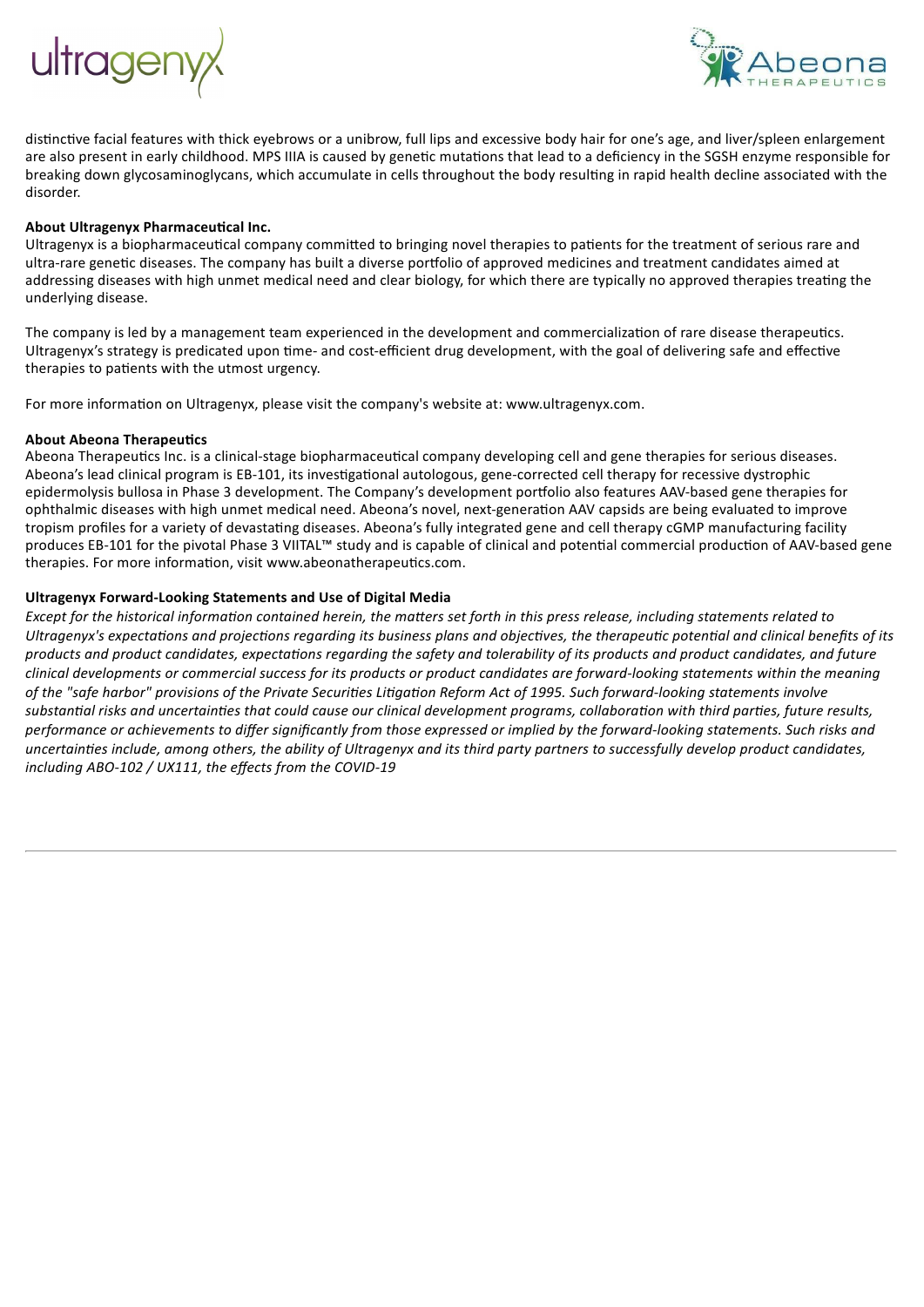



pandemic on the company's clinical and commercial activities and business and operating results, risks related to reliance on third party partners to conduct certain activities on the company's behalf, the potential for any license or collaboration agreement, including the company's license agreement with Abeona as described in this press release, to be terminated, uncertainty and potential delays related to clinical drug development, the company's ability to achieve its projected development goals in its expected timeframes, risks and uncertainties related to the requlatory approval process, smaller than anticipated market opportunities for the company's products and product candidates, manufacturing risks, competition from other therapies or products, and other matters that could affect sufficiency of existing cash, cash equivalents and short-term investments to fund operations, the company's future operating results and financial performance, the timing of clinical trial activities and reporting results from same, and the availability or commercial potential of Ultragenyx's products and drug candidates. Ultragenyx undertakes no obligation to update or revise any forward-looking statements. For a further description of the risks and uncertainties that could cause actual results to differ from those expressed in these forward-looking statements, as well as risks relating to the business of Ultragenyx in general, see Ultragenyx's Quarterly Report on Form 10-Q filed with the Securities and Exchange Commission (SEC) on May 5, 2022, and its subsequent periodic reports filed with the SEC.

In addition to its SEC filings, press releases and public conference calls, Ultragenyx uses its investor relations website and social media outlets to publish important information about the company, including information that may be deemed material to investors, and to comply with its disclosure obligations under Regulation FD. Financial and other information about Ultragenyx is routinely posted and is *accessible on Ultragenyx's investor relations website (https://ir.ultragenyx.com/) and LinkedIn website* (*https://www.linkedin.com/company/ultragenyx-pharmaceutical-inc-/mycompany/).*

#### **Abeona Forward-Looking Statements**

This press release contains certain statements that are forward-looking within the meaning of Section 27A of the Securities Act of 1933, as amended, and Section 21E of the Securities Exchange Act of 1934, as amended, and that involve risks and uncertainties. We have attempted to identify forward-looking statements by such terminology as "may," "will," "believe," "estimate," "expect," and similar expressions (as well as other words or expressions referencing future events, conditions or circumstances), which constitute and are intended to identify forward-looking statements. Actual results may differ materially from those indicated by such forward-looking statements as a result of various important factors, numerous risks and uncertainties, including but not limited to the potential impacts of the COVID-19 pandemic on our business, operations, and financial condition; continued interest in our rare disease portfolio; our ability to commercialize our EB-101 product candidate; obtaining a strategic partnership to take over development activities for ABO-102; our ability to enroll patients in clinical trials; the outcome of any future meetings with the U.S. Food and Drug Administration or other regulatory agencies; the impact of competition; the ability to secure licenses for any technology that may be necessary to commercialize our product candidates; the ability to achieve or obtain necessary regulatory approvals; the impact of changes in the financial markets and alobal economic conditions: risks associated with data analysis and reportina: reducina our operatina expenses and extendina our cash runway; our ability to execute our operating plan and achieve important anticipated milestones; and other risks disclosed in